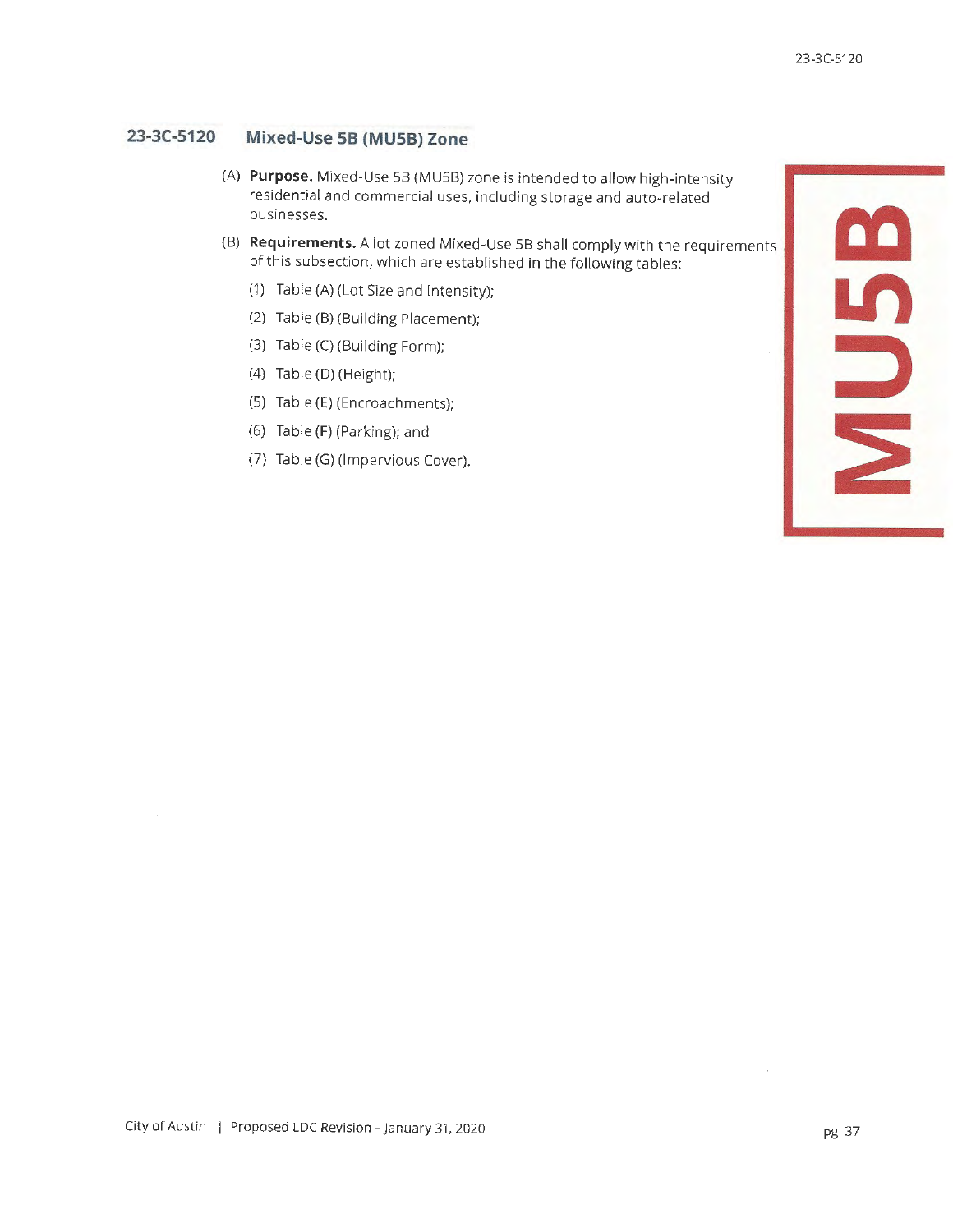| Table 23-3C-5120(A) Lot Size and Intensity |                                        |                    |                                   |            |                      |                      |  |
|--------------------------------------------|----------------------------------------|--------------------|-----------------------------------|------------|----------------------|----------------------|--|
|                                            | Lot                                    |                    |                                   |            | <b>Building</b>      |                      |  |
|                                            | <b>Dwelling Units Per Acre Maximum</b> |                    | Width<br>Area<br>(min.)<br>(min.) |            | <b>FAR Maximum</b>   |                      |  |
| (1) Allowed Use                            | <b>Base Standard</b> <sup>1</sup>      | Bonus <sup>2</sup> |                                   |            | <b>Base Standard</b> | Bonus <sup>2</sup>   |  |
| Multi-Family                               | 48                                     | Unlimited          | 50'                               | $5.000$ sf | 2.0 FAR              | Unlimited FAR        |  |
| Live/Work                                  | 24                                     | $+0$               | 18'                               | $1.800$ sf | 0.8 FAR              | $+0$ FAR             |  |
| Townhouse                                  | 24                                     | $+0$               | 18'                               | $1,800$ sf | 0.8 FAR              | $+0$ FAR             |  |
| Other Allowed Uses                         |                                        | $+0$               | 50'                               | $5.000$ sf | 2.0 FAR              | <b>Unlimited FAR</b> |  |

<sup>1</sup> Lots zoned with the "-Q" subzone shall comply with the requirements of Subsection 23-3C-5050(D).

2 To receive affordable housing bonus, a project must comply with Article 23-4E (Affordable Housing).

| Table 23-3C-5120(B) Building Placement |                                                                                      |    |                |      |      |
|----------------------------------------|--------------------------------------------------------------------------------------|----|----------------|------|------|
|                                        | (1) Setback (Distance from<br>ROW / Lot Line)                                        |    | Front Side St. | Side | Rear |
|                                        | Minimum                                                                              | 5' | 5'             | U.   | U,   |
|                                        | (a) Setback exceptions are provided in Section 23-3D-<br>10070 (Setback Exceptions). |    |                |      |      |

| (2) Compatibility Setback |    | Front Side St. Side |     | Rear |
|---------------------------|----|---------------------|-----|------|
| Lots $\leq$ 75' wide      | 5' | Ы,                  | 15' | מ?   |
| $Lots > 75$ ' wide        | 5' | 51                  | 20' | ה?   |

(a) Where a portion of a building is across an alley less than 20 feet in width from a property zoned R3 or more restrictive; or is adjacent to a property zoned R3 or more restrictive, then minimum setbacks shall be provided along the alley or shared lot line that comply with this subsection.

- (b) Where a compatibility setback is required along a side or rear lot line, a landscape buffer shall be provided that complies with Section 23-3D-3080 (Intermittent Visual Obstruction Buffer).
- (c) A project providing on-site, income-restricted affordable units as part of an Affordable Housing Bonus or Incentive Program, per Article 23- 4E (Affordable Housing), is not subject to the compatibility setback.

# **Table 23-3C-5120(C) Building Form (1) Net Frontage defined by Building Facade Location Net Frontage** Front 40% (min.) Side St. 40% (min.) (a) The percent of net frontage of a building facade defined in this subsection must be within the facade zone. (b) See exemptions in Subsection 23-3C-5050(E)(1).

(c) Where there is not enough building frontage to meet the standards, an active private frontage is required in compliance with Subsection 23-3C-5050(E)(2).